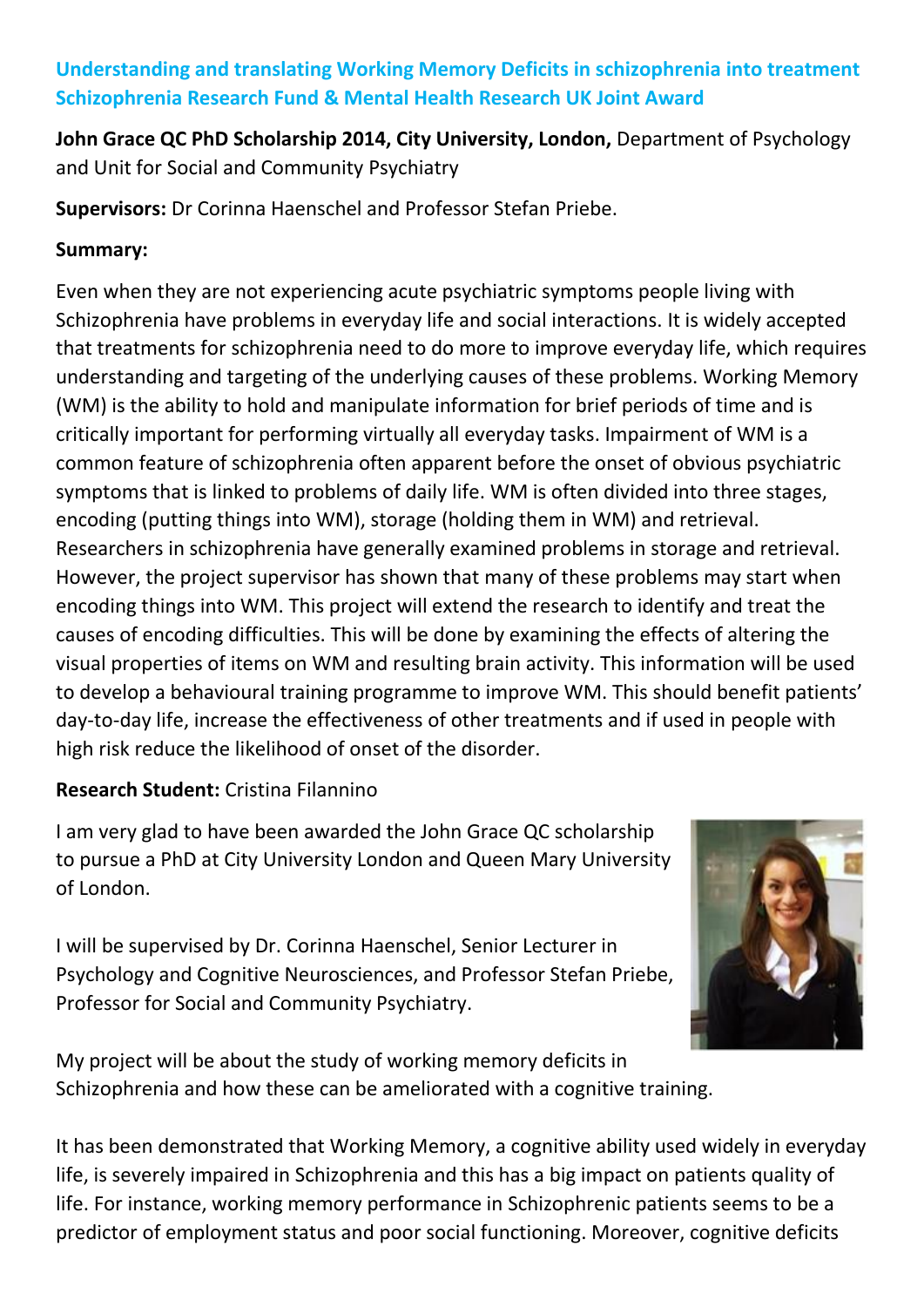may also be an obstacle to the success of other pharmacological and behavioural treatments.

The aim of my project is to study the brain mechanism underlying working memory dysfunctions in Schizophrenia by recording activity using electrodes on the scalp. The second aim is to use this knowledge to develop a cognitive training programme that targets the impaired brain system responsible for these deficits. The hope is that this will lead to improve patients' everyday living in terms of occupation and general social skills.

I have already had the chance to study working memory at the University of London in a research project funded by "Placement Abroad" scholarship I was awarded by La Sapienza, University of Rome. Now I am very pleased to have the opportunity to apply this knowledge in a clinical setting.

I am really enthusiastic about this PhD project and I will be very honoured to make a contribution to the understanding of the neural correlates underlying a severe mental illness such as Schizophrenia.

I would like to thank "Mental Health Research UK" for giving me this opportunity and above all for raising funds for research in mental illnesses. Without funding for research it would be hard to expand the knowledge about the topic, preventing the chance to improve patients' quality of life.

### **Start date:** September 2014

**Goal:** To improve the quality of everyday life and social functioning in people with Schizophrenia by identifying and treating underlying working memory problems.

### **PhD final report: Cristina Filannino**

### **Department of Psychology – City, University of London, 2014-2018**

**Title of the thesis:** "*Surround Suppression effects on Working Memory performance in the general population and in people with schizophrenia: behavioural and ERPs evidence"*

During my PhD, I have investigated to what extent basic perceptual mechanisms affect visual working memory performance in people with schizophrenia and in the general population.

Visual Working memory (WM) is a cognitive ability that allows to retain and manipulate information for a short period of time. WM is fundamental for mental functions and it supports several everyday activities such as learning, reasoning and language comprehension. In fact, impairments in WM, which are established in clinical conditions such as schizophrenia, have been related to poor quality of life factors, such as work/education status. Despite a large number of studies investigating WM, its underlying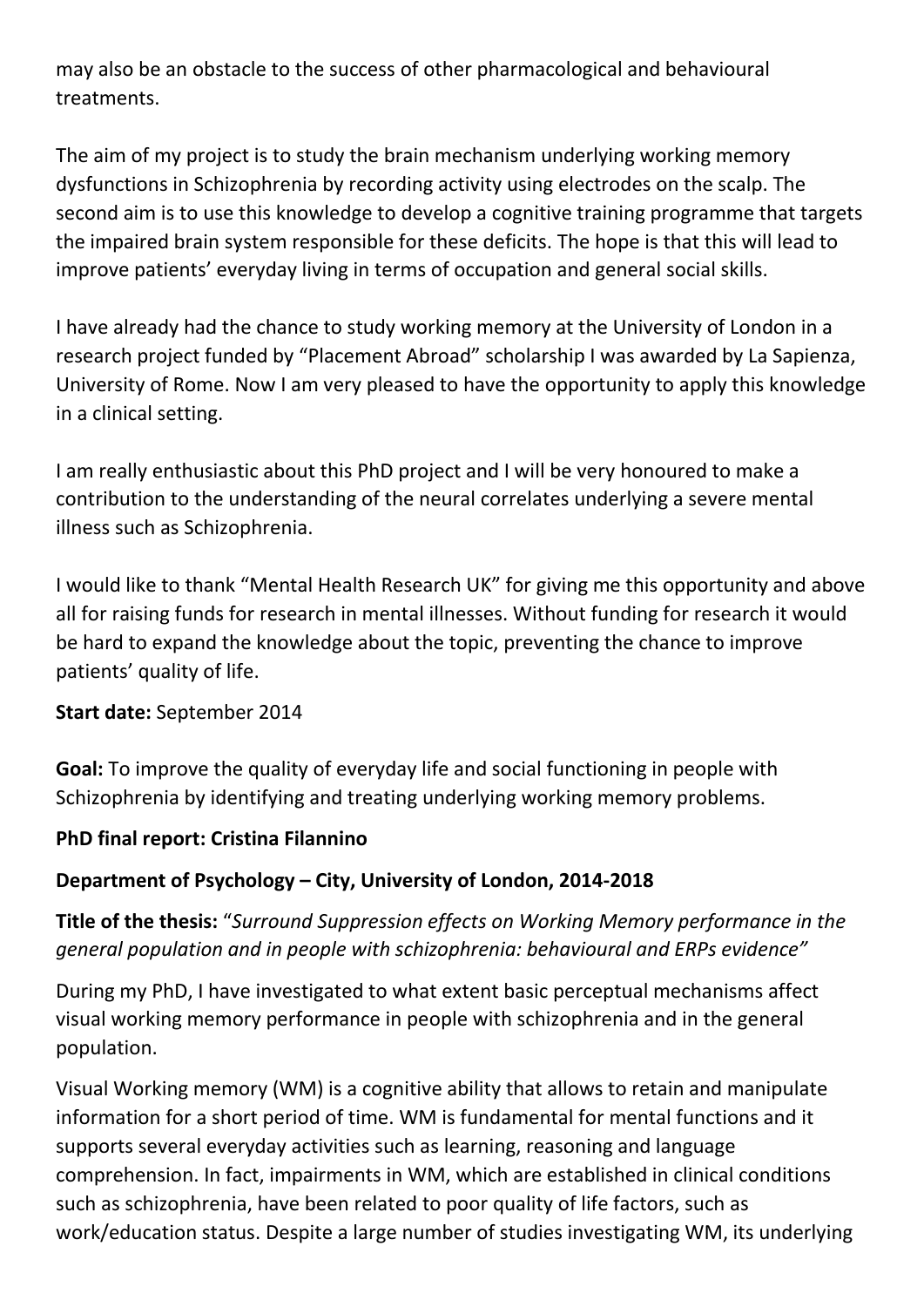mechanisms are still a matter of debate. A number of landmark studies have shown that early visual areas are active during the maintenance of information in WM, which emphasizes the importance of low-level visual processes in higher-level cognition. However, few studies have examined the basic visual processes underlying encoding into WM.

The current proposal hypothesised that deficits in sensory gain control lead to abnormalities in forming the initial stimulus representation during WM. Sensory gain control is exerted through surround suppression (SS), a well-known phenomenon in which the response to a visual stimulus is diminished by the presence of neighbouring stimuli. In this project, SS has been measured using a visual illusion in which the contrast of a target is perceived as altered depending on the context in which it is embedded. Several studies have demonstrated that, compared to healthy controls, patients with schizophrenia are immune to this illusion as their perception do not appear to be altered by the surrounding context. This effect has been explained as a result of lack of inhibition in schizophrenia.

However, whether SS can impact not only the perception, but also the memory representations of visual stimuli has not been examined.

Therefore, in my PhD, I have investigated over three studies how individual variations in the SS sensitivity affect WM in typical participants (Experiment 1), in patients with schizophrenia (Experiment 2) and in interaction with attention (Experiment 3). Throughout all the experiments, I have used visual stimuli (circular gratings) that were peculiarly designed to trigger a weaker or stronger SS. Specifically, circular gratings were embedded in circular larger surrounds which were either vertically (parallel surround condition) or horizontally (orthogonal surround condition) oriented to the central target (Figure 1). According to previous literature, the parallel surround is meant to induce a stronger SS whereas the orthogonal surround a weaker SS.



*Figure 1. Stimuli used throughout the tasks: small circular gratings (target) embedded in bigger surrounds. In the Parallel Condition (A) the orientation of the surround was equal to the target, in the Orthogonal Condition (B) the orientation of the surround was rotated of 90° compared to the target. Participants were asked to focus on the target. The contrast of the stimuli has been heightened for presentation purposes.*

These stimuli were used in a contrast matching (CM) task and in an orientation discrimination (OD) task, in order to test the SS effect on contrast and orientation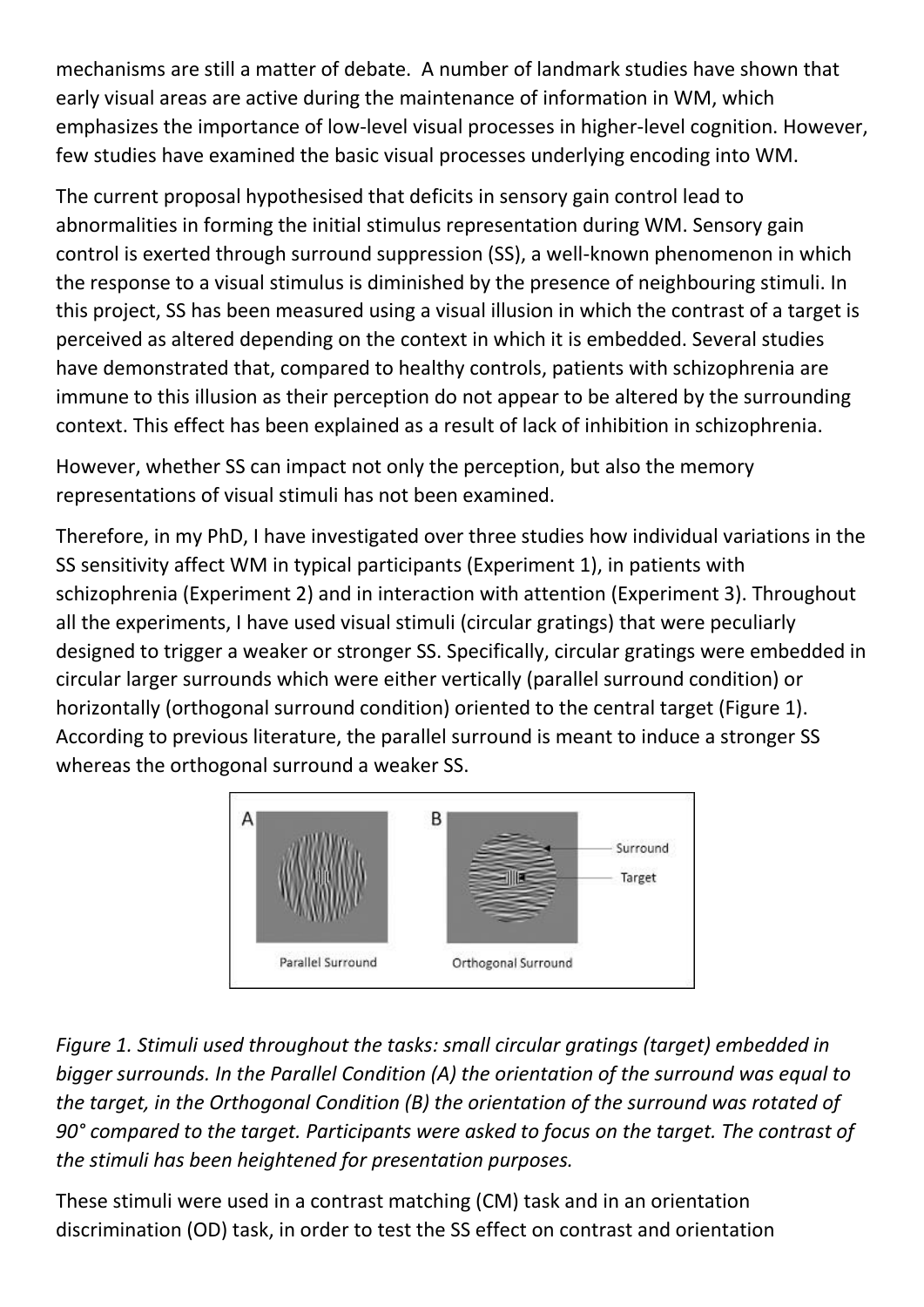perception, respectively. Moreover, the same stimuli were used in a WM task aimed to test SS effects on WM performance. In the WM task, participants viewed one to three sequentially presented circular gratings with different orientations, surrounded by either orthogonal or parallel circular regions. They then judged whether the orientation of a subsequent probe (without a surround) matched any of the targets. In addition, during the WM task, Electroencephalography (EEG) data were recorded and event related potentials (ERPs) were analysed. EEG is a technique that allows to measure brain activity with a high temporal resolution. This allowed us to measure how cognitive and sensory processes evolve in time. ERPs have been used in this project to measure early encoding mechanisms during WM processing.

Experiment 1: In the CM task, 18 healthy participants confirmed that a central target grating appeared to have less contrast in the context of the parallel surround compared to the orthogonal surround condition. WM performance decreased with the increment of load. ERPs results showed that during WM encoding, posterior P2 amplitudes were significantly higher in the orthogonal compared to the parallel surround condition, suggesting that posterior P2 responds to SS mechanisms. With Experiment 1, we have confirmed that SS alters contrast perception and that SS mechanisms can be identified with P2 ERP component.

Experiment 2: We tested 19 patients with schizophrenia and 20 matched controls. At baseline, both populations were tested on two memory tests from the CANTAB battery. Patients performance was reduced compared to controls in both tests. Confirming previous studies, patients contrast perception was not affected by SS. In addition, the OD threshold was significantly higher in patients compared to controls and it negatively correlated with WM performance. This suggests that poor visual skills can be related to lower WM performance. Overall, WM accuracy was lower in patients compared to controls. However, in contrast to controls, WM accuracy was not affected by SS in patients. During encoding, posterior P2 amplitudes were modulated by SS only in controls but not in patients. With Experiment 2 we have confirmed that people with schizophrenia are immune to SS both at a perceptual and at a WM level. Moreover, ERPs results showed that SS processing in the cortex also seems to be altered in schizophrenia.

Experiment 3: here we tested 20 participants on a modified version of the WM task in order to test whether SS interferes with attention. Here, a cue highlighted which item had to be memorised, over a list of three. Only behavioural data were collected. Stimuli cued in the last position were better remembered than the stimuli cued in the other positions but only for the parallel and not for the orthogonal surround. This seems to suggest that the focus of attention might be subjective to perceptual interference triggered by SS.

Overall, this project successfully confirmed SS effects on perceived contrast in typical participants and the lack of SS in patients with schizophrenia. In addition, the difference in surround conditions was reflected in P2 in typical participants (Exp 1) but not in patients (Exp 2), suggesting that encoding processes in schizophrenia might not occur in the same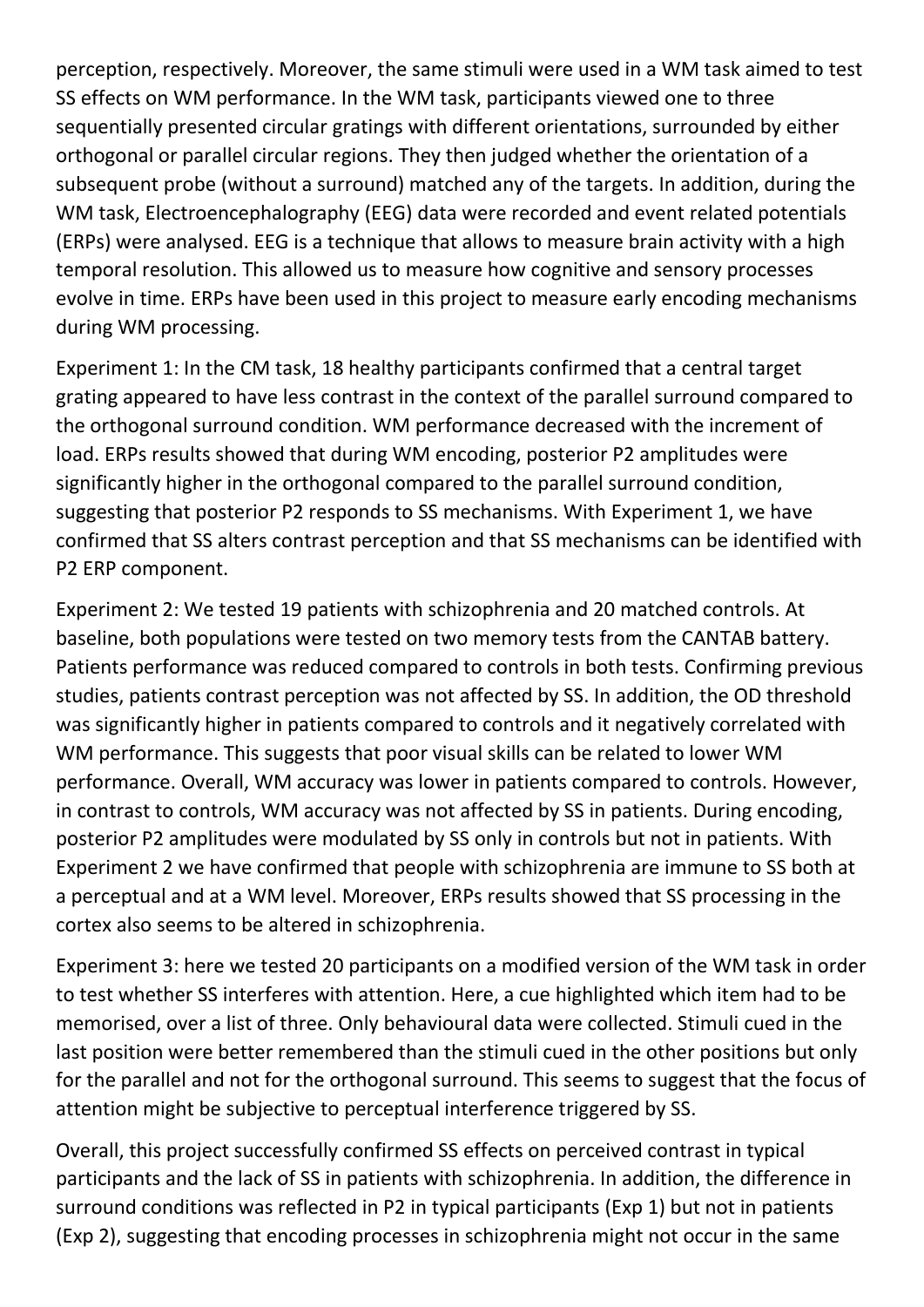time window as controls. Moreover, these results showed that lower basic perceptual skills (such as OD) in schizophrenia are associated with decreased WM performance. This suggests that decreased basic perceptual abilities can negatively affect WM performance in SZ.

To conclude, the results of this project seems to highlight that basic sensory deficits in schizophrenia might act as a bottleneck which consequently limits cognitive functioning and, possibly, also response to cognitive behavioural interventions. Future research should investigate the possibility of improving basic visual abilities and if that would ameliorate WM performance in SZ. Ultimately, this might also improve the quality of life of these patients.

I'm currently in the process of writing up the results of this project for a peer-reviewed scientific publication.

## **2017 Report**

## **Background**

Working Memory (WM) deficits are a core feature in Schizophrenia and they are present even when individuals are not experiencing psychiatric symptoms. Impaired WM in Schizophrenia has a negative impact on overall functioning, it seems to be a predictor for poor community functioning, decreased self-care, health maintenance and social functioning (Lawlore-Savage & Goghari, 2014).

However, since WM is a complex neural process, the scientific literature seems to be divided about what the real source of WM impairments in Schizophrenia is. Recent studies have successfully shown that these deficits start at the very beginning, in the encoding phase, when memory items (before being remembered) have to be visually perceived and this seems to have an impact on the overall WM performance (Haenschel et al., 2007; Seymour et al., 2013). Moreover, given that these deficits are not treated by medication, they need to be addressed with alternative approaches (Haenschel & Linden, 2011).

# **Aims of the project and research questions**

This PhD project aims to explore the role of visual perception on working memory in Schizophrenia. Therefore, the project will aim to answer two main questions:

# **Q1. What is the impact of perceptual deficits on working memory performance in Schizophrenia?**

To answer Q1 I have carried out a WM experiment in which participants were asked to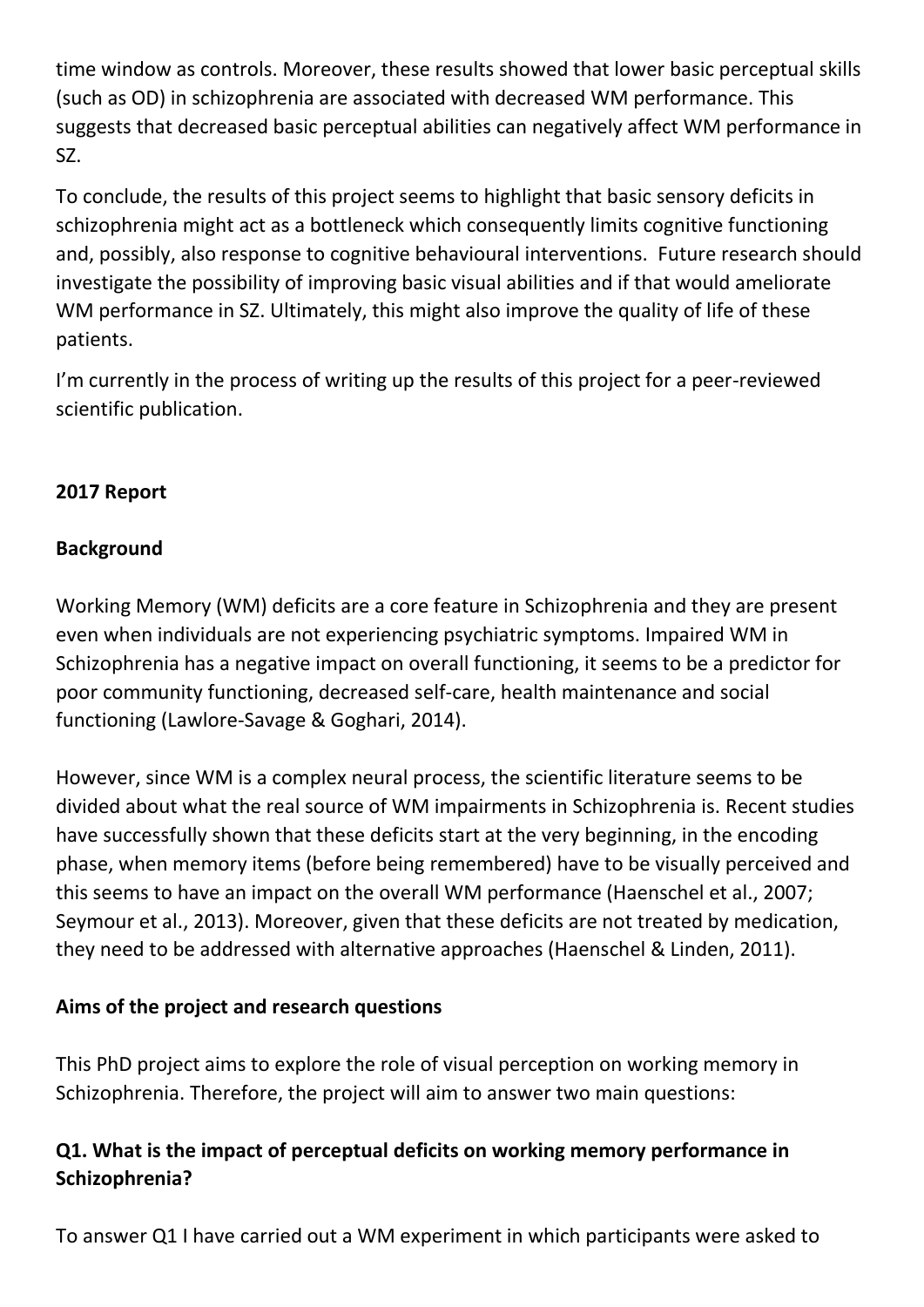memorise a brief list of items, but the visual characteristics of them were modulated across conditions. The task was performed along with Electroencephalography (EEG) that provides a continuous measure of brain responses to stimuli. Its high temporal resolution allowed to precisely study the different stages of a cognitive process over time. We also asked participants to perform some visual tasks in order to verify their basic visual skills and to test any potential link to WM performance.

I have established this paradigm in a first experiment (Exp.1) on a population of 20 students. The important result from this experiment has been that basic visual abilities influence WM performance and that early visual brain signals (Event Related Potentials – ERPs-) are modulated both by memory load (number of items to remember) and by the visual charatceristics of the items.

These results have already been presented as a poster at the last Cognitive Neuroscience Society meeting in San Francisco. The work has received positive feedbacks from international researchers. Furthermore, the manuscript for this experiment is almost finished.

In experiment 2 (Exp. 2) I'm applying the same paradigm on a population of 20 people with Schizophrenia and 20 healthy matched controls. For this experiment, we have also collected data of general cognitive skills and quality of life for Schizophrenia patients in order to check whether there is a relationship between poor cognition and quality of everyday life. Although the patients sample is now complete there are still a few controls to recruit, therefore analysis for this experiment is still ongoing.

Our preliminary results for Exp.2 show that people with Schizophrenia have general lower accuracy and higher response times compared to control population. Specifically, in both populations memory accuracy is lower when a higher number of items has to be remembered. However, only for people with Schizophrenia specific visual features of the items also affect WM performance.

In addition, the correlation that we found between basic visual skills and WM in control participants, is not present in the patients' cohort. These results suggest that poor perceptual abilities in Schizophrenia might contribute to WM deficits.

At a neural level memory load and visual features of the stimuli seem to modulate early visual Event Related Potentials (ERPs) in visual cortex in control participants, but not in the patients' population.

# **Q2. Are working memory impairments in Schizophrenia due to purely visual influences or they also depends on high level cognition impairments?**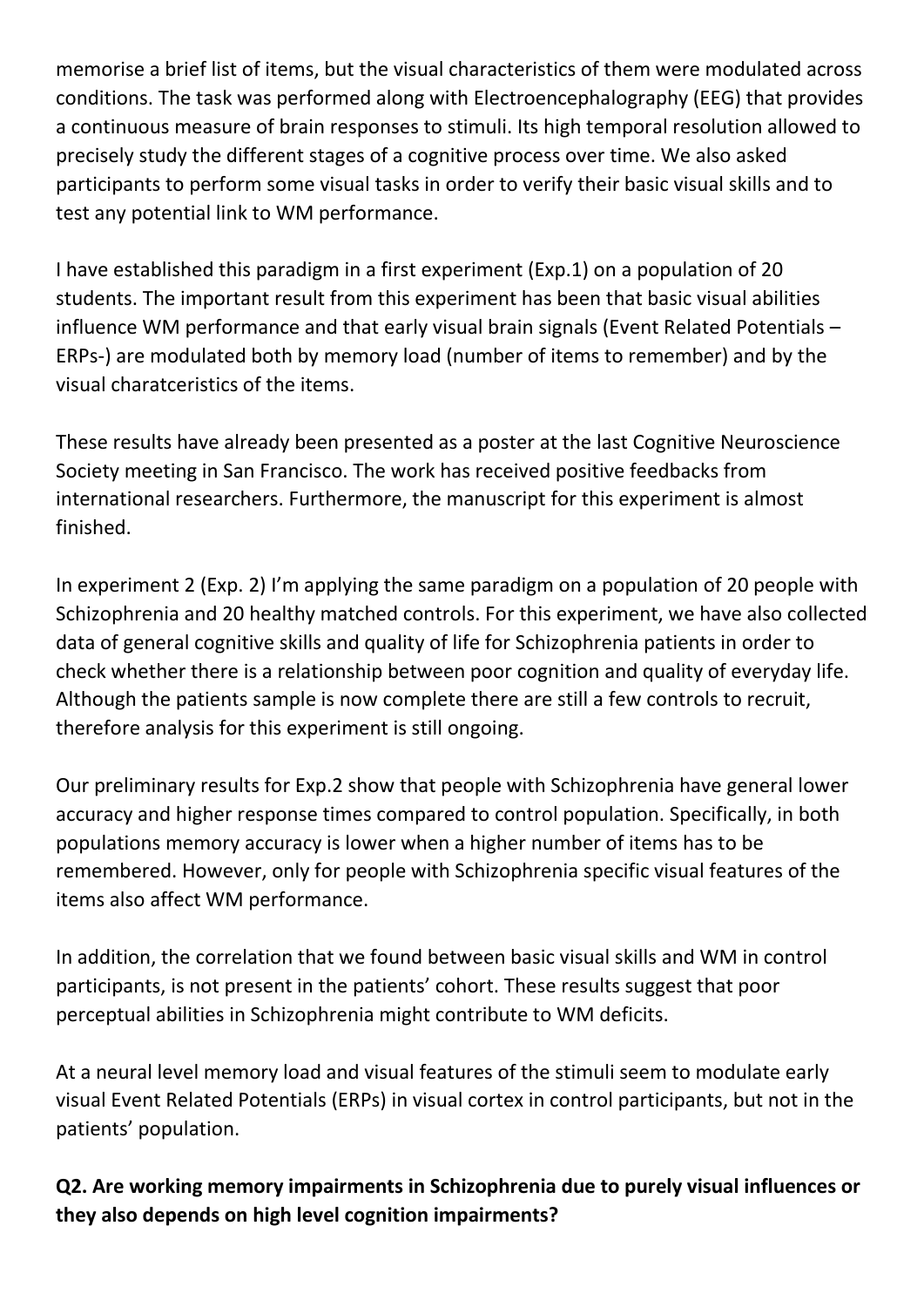In the first experiment we showed that WM can be influenced by very basic visual abilities. However, this study leaves open whether these effects are purely visual or they can be related to high-level attentional influences controlling visual information. Attention deficits are documented in schizophrenia and several studies have shown impairments in prefrontal cortex activations during WM processing in patients (Heinrichs R.W., Zakzanis K.K., 1998; Goldman-Rakic, 1990). However, it's still not clear what the influence of prefrontal impairments on perceptual processing is during WM.

Therefore, experiment 3 (Exp. 3) is aimed to disentangle the visual and attention contribution to WM. Experiment 3 has a similar design to Exp. 1 and 2 but in the task we will introduce a cue which will indicate exactly which item participants have to pay attention to. This will help to ensure that attention is oriented to a specific item and the perceptual representation of the target item doesn't overlay with the distractors. I am aiming to test 20 control participants by the end of the summer.

## **Current progress and future plan:**

- · Exp. 1: writing up of manuscript.
- · Exp. 2: finalising data collection and analysis of data.
- · Exp. 3: finalising programming and setting up.
- · Start of thesis write up in autumn.

#### **Conclusion**

The overall challenge of this project is to better understand the underlying causes of WM deficits in Schizophrenia.

So far we have showed that poor visual skills at baseline can play a role in WM impairments in Schizophrenia and also that brain signals coming from the visual cortex during a WM task look different in patients compared to a control population.

The results from this project can lead to implementation of visual trainings aimed to enhance visual perceptual skills and therefore WM performance. The ultimate goal would be to ameliorate quality of life by improving cognition.

#### **2016 Report**

#### **Background**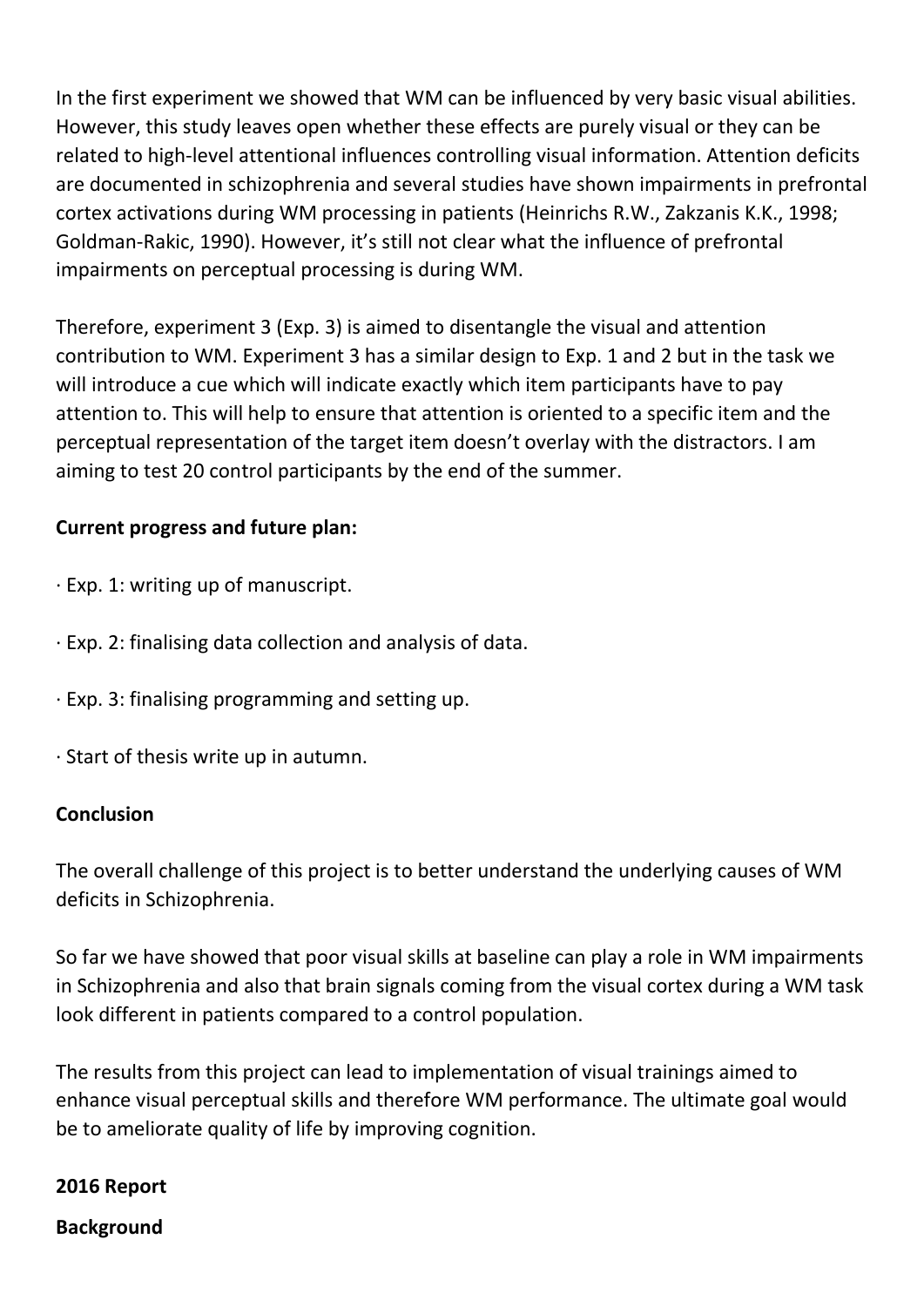Working Memory (WM) deficits are a core feature in Schizophrenia and they are present even when individuals are not experiencing psychiatric symptoms. Impaired WM in Schizophrenia has a negative impact on overall functioning, it seems to be a predictor for poor community functioning, decreased self-care, health maintenance and social functioning (Lawlore-Savage & Goghari, 2014).

However, since WM is a complex neural process, the scientific literature seems to be divided about what the real source of WM impairments in Schizophrenia is. Recent studies have successfully shown that these deficits start at the very beginning, in the encoding phase, when memory items (before being remembered) have to be visually perceived and this seems to have an impact on the overall WM performance (Haenschel et al., 2007; Seymour et al., 2013).

Moreover, given that these deficits are not treated by medication, they need to be addressed with alternative approaches (Haenschel & Linden, 2011).

# **Aims of the project and research questions**

This PhD project aims to explore the role of visual perception on working memory in Schizophrenia and it also intends to improve working memory by training visual perception. Therefore, the project will aim to answer two main questions:

# **Q1. What is the impact of perceptual deficits on working memory performance in Schizophrenia?**

To answer Q1 I'm carrying out WM experiments in which participants are asked to memorise a brief list of items, but the visual characteristics of them are modulated across conditions. The task is performed along with Electroencephalography (EEG) that provides a continuous measure of brain responses to stimuli. Its high temporal resolution allows to precisely study the different stages of a cognitive process over time.

This is an established paradigm that I have already tested in a first experiment (Exp.1) on a population of 20 students. Manuscript of the results for Exp. 1 is in preparation. In experiment 2 (Exp. 2) I'm applying the same paradigm on a population of 20 people with Schizophrenia and 20 healthy matched controls. I have already tested 11 patients and the recruitment of healthy controls has also started.

Our preliminary results for Exp.2 show that people with Schizophrenia have general lower accuracy and higher response times compared to healthy population. Specifically, performance is influenced by the number of items to remember (the more items, the less accuracy) in both population, but for people with Schizophrenia the perceptual characteristics of the items seem to affect memory performance. In patients' cohort, depending on the type of visual item to be remembered, accuracy appears to be better or worse, while healthy participants do not show this trend.

At a brain level very early visual Event Related Potentials (ERPs) in visual cortex seems to be